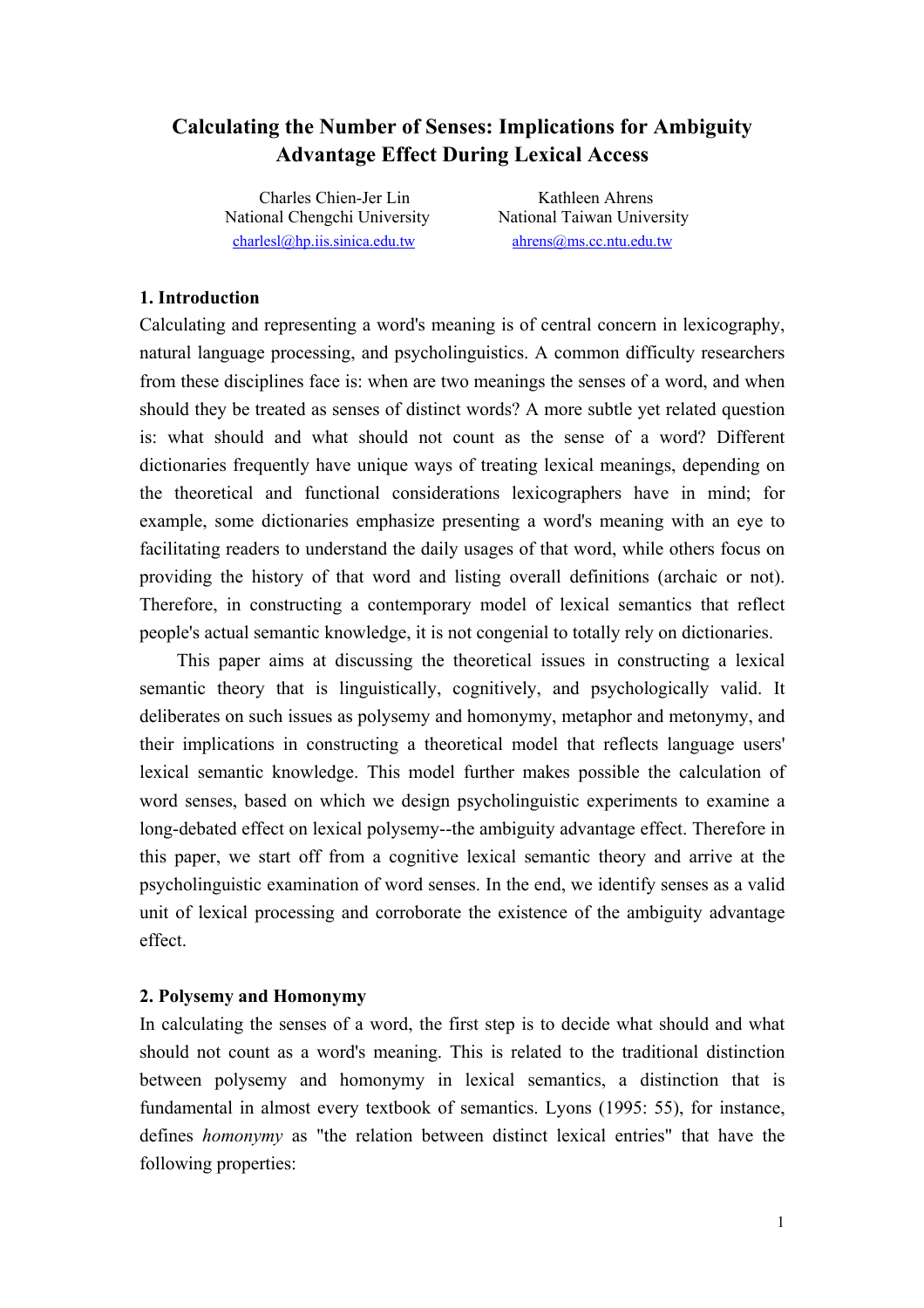(**i**) they will be unrelated in meaning;

(**ii**) all their forms will be identical;

(**iii**) the identical forms will be grammatically equivalent.

 A typical example of homonymy is *bank*, which is a morphological form related to two distinct meanings: *bank*1, a business establishment and *bank*2, a steep natural incline (such as a *riverbank*). Based on this view, we would say *bank*<sub>1</sub> and *bank*<sub>2</sub> are two lexemes, each with a single meaning.

Whereas homonymy depicts the relation between distinct lexical entries, *polysemy* refers to meaning relation within a single lexeme. The most important criterion in deciding whether two meanings are polysemous is whether there is an overt relation between the meanings. For example, *bank* as a business establishment and *bank* as a place of safekeeping or storage (as in *a computer's memory bank*) are polysemies, namely meanings of the same lexical entry, because the relation between the two meanings is patent--both have to do with 'keeping and saving something'*.* In brief, Goddard's (1998) definitions of these two terms are hereby cited for reference:

(1) **Homonymy** designates a situation in which different words (homonyms) happen accidentally to have the same form.

(2) **Polysemy** designates a situation in which a single word has a set of related meanings. (Goddard, 1998: 18-19)

Clear as the distinction may seem, there are problems in the fuzzy area. What do we mean by meaning relation? Should two meanings be etymologically related in order to be seen as polysemous? What if people's intuition (popular etymology) contradicts the real etymological knowledge? Palmer (1986: 100-108) demonstrates several attempts to tear homonymy and polysemy apart, which all failed in one way or another<sup>1</sup>. There is hence no single criterion to distinguish between polysemy and homonymy. It is suggested that in constructing a model that represents language users' lexical semantic knowledge, we abandon the distinction between homonymy and polysemy and directly rely on people's perception of meaning relatedness. All the meanings associated with a morphological form are listed with the degrees of meaning relatedness labeled.

This view coincides with the cognitive model of lexical ambiguity constructed by Tuggy (1993), who perceives the fuzzy boundaries among homonymy, polysemy, and vagueness, and thinks of these three as located at different positions of a continuum. *Vagueness* is defined as "a lexeme with a single, but nonspecific meaning, i.e., the lexeme may subsume other meanings but those meanings are not

 $\overline{a}$ 

<sup>&</sup>lt;sup>1</sup> The tests Palmer (1986) demonstrates includes 1) etymology, 2) existence of general remarks (predictability) about difference of meaning, 3) pursuit of a central or core meaning, and 4) the test of ambiguity--the co-ordination test. These all prove to be problematic in one way or another.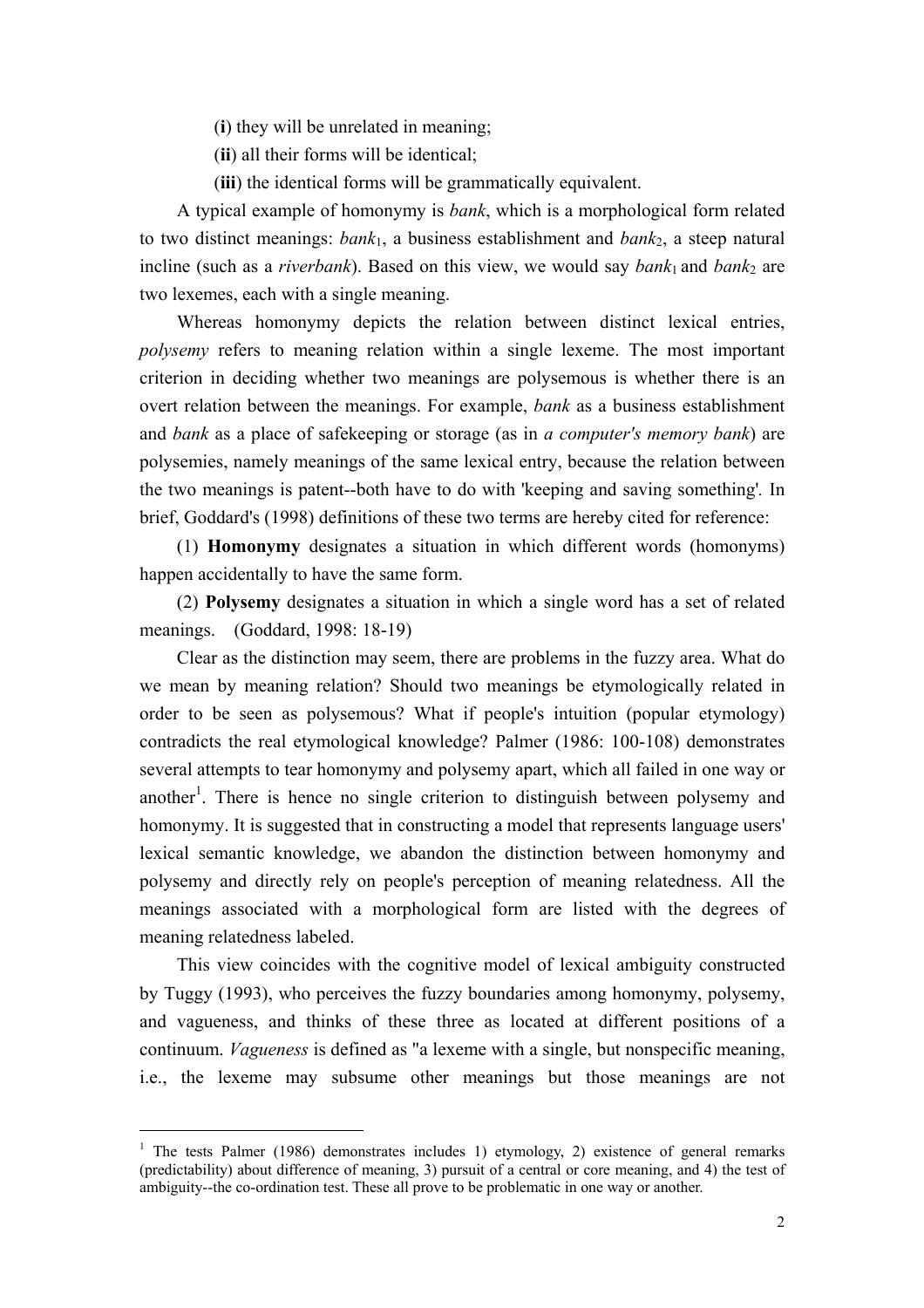distinguished from each other or from the more inclusive true meaning (Tuggy, 1993: 275)." Chinese examples for prototypical homonymy, polysemy, and vagueness are *yibiao* (儀表), *yinying* (陰影), and *youjia* (油價). *Yibiao* is associated with two rather unrelated senses: (1) the appearances or manners a person bears, and (2) instrument or meter. *Yinying* is associated with two related senses both having to do with darkness: (1) shade, and (2) a feeling of unhappiness. The meaning of *youjia* "price of gasoline" vs. *youjia* "price of edible oil" are intuitively united into one--"the price of oil".

According to Tuggy, whether two meanings are homonymous, polysemous, or simply vague is a matter of how related these meanings are, and how easy it is to find a concept to incorporate these meanings. This idea is illustrated in Figure 1 below. The circles represent the meanings associated with a word. When the meanings are distinct from one another, the circles do not overlap, and a common concept is hardly existent. When these meanings are closer to each other and start to overlap, we could find the relatedness between the meanings more easily, and a common concept for the meanings becomes more salient. To the extreme, the meanings are merely different aspects of one single well-established concept, and are called linguistic vagueness. The main parameter that locates meaning status on the continuum is "the degree of salience of subcases vis a vis a subsuming schema (273)."



ambiguity: two or more distinct meanings associated with a given phonological form vagueness: meanings united as non-distinguished subcases of a single, more general meaning (e.g. *aunt* as 'father's sister' vs. 'mother's sister', united as 'parent's sister') **Figure 1.** Ambiguity, polysemy, and vagueness on a continuum.

### **3. Metaphor and Metonymy**

In order to decide a word's number of meanings, it is quintessential to define what the sense of a word is. Sense definition is no easy job, as linguistic philosophers have long been questing the meaning of meaning, and no easy answer has yet been stipulated. As discussed in section 2, the meanings of a word are more often than not related in one way or another. The question now is: if lexical meanings are related, is there an apparent way to delimit among them? What should count as a sense, and what should count as a sub-sense? Is there a hierarchy in the organization of word meanings?

As far as meaning relatedness and semantic extension are concerned, metaphor and metonymy are two essential processes that get different meanings associated. A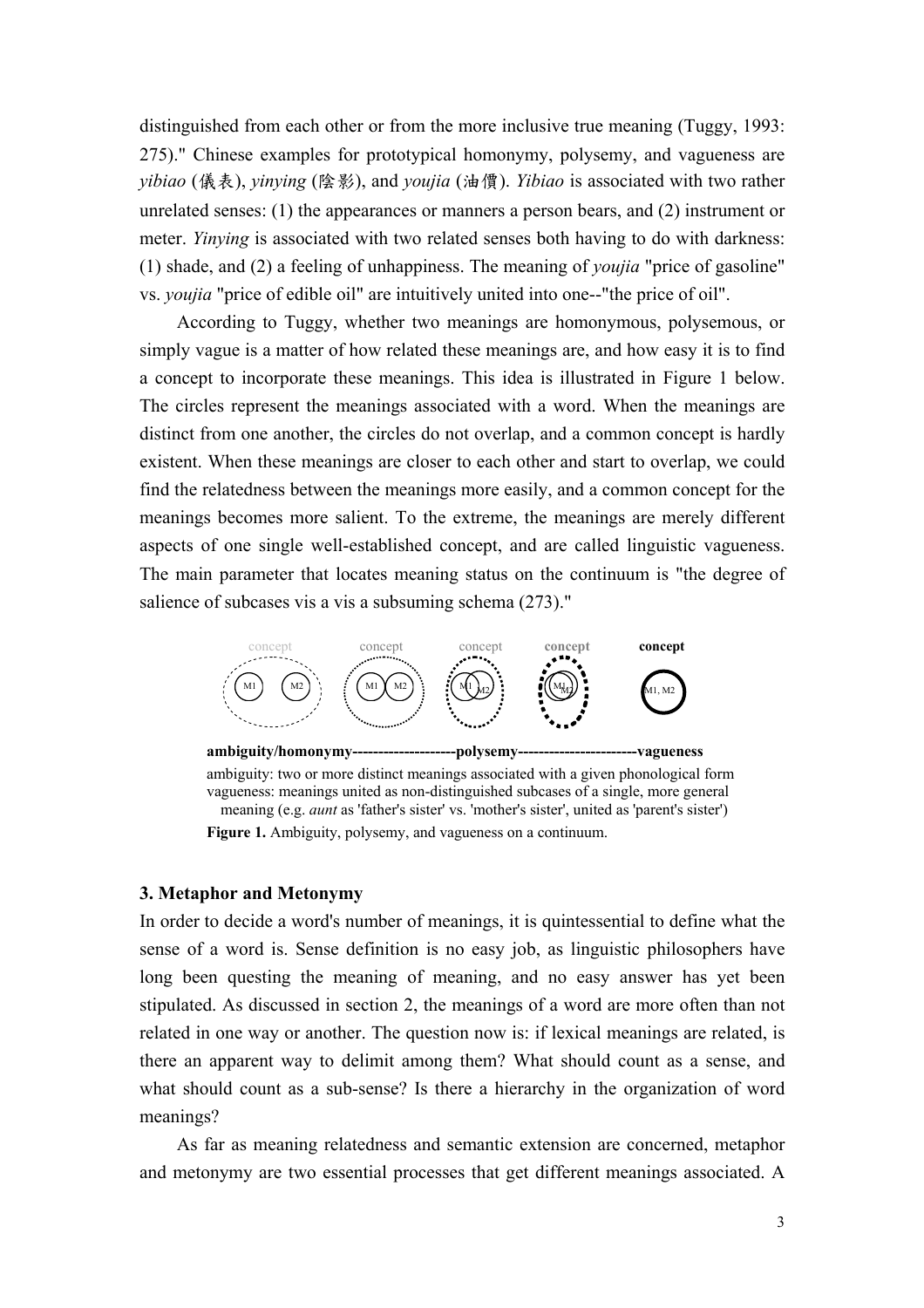metonymy, by definition, involves mapping that occur within rather than between conceptual domains, whereas a metaphor involves mapping from a source domain to a target domain (Lakoff, 1987: 288). Take *huoguo* (火鍋) for example. It could mean "the hot pot above fire" and "the soup in the hot pot" in sentence (1), "the person eating the cooking pot" in (2), and "a blocked shot" in sentence (3). Do we say *huoguo* has four meanings? Do the metonymic relations among the first three meanings have the same status as the less related fourth meaning?

- (1) 這 火鍋 有 許多 青菜。 zhe huoguo you xuduo qingcai this hot pot/soup EXIST many vegetables 'There are many vegetables in the hot pot/soup.'
- (2) 那 火鍋 付 錢 了 嗎? na huoguo fu qian le ma that hot pot pay money asp. question 'Has the person eating that hot pot paid?'
- (3) 他 吃 了 我 一 記 火鍋。 ta chi le wo yi ji huoguo he eat asp. I one classifier blocked shot 'I blocked his shot.'

Metonymic expressions are usually quite conventionalized and productive (Taylor, 1995: 123). For instance, the name of a manufacturer or an artist could almost always refer to their product as in *I bought a Gucci* or in *that Picasso is more expensive than this one*. These expressions usually have to be understood within context. Metaphors, by contrast, are less predictive, more creative, and stand more apparently as independent senses. Supporting evidence comes from our experiment asking 20 people to define the word *houtai* (後台). Our subjects generally gave two classes of definitions: (1) the backstage, and (2) backstage supporters (metaphorical extension of the first). None of the 20 subjects gave any metonymic definitions like the people at the backstage or the structure (e.g. pillar) of the backstage. Metaphorical expressions that are well established appear to stand on their own as senses, while metonymic expressions tend to be realized and understood more latently within context.

# **4. Constructing a Semantic Theory for Chinese Nominals--Ahrens et al. (1998)**

Considering the nature of polysemy, homonymy, metaphor, and metonymy mentioned above, Ahrens et al. (1998) proposed a semantic model, which distinguishes two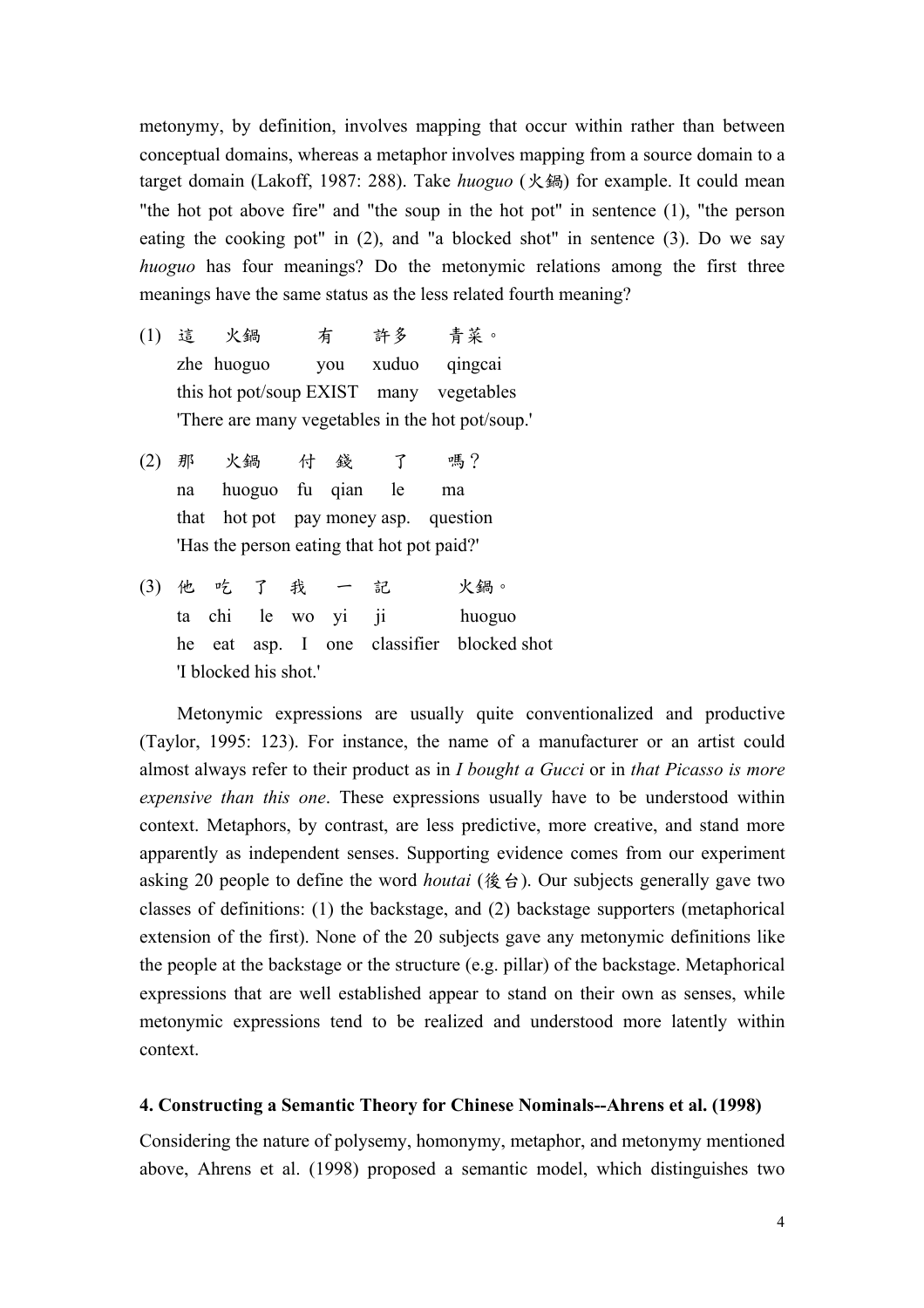levels of lexical meanings: senses and meaning facets. This model delineates three crucial respects of lexical meaning:

- **orthographic and phonological representations**
- **senses**, related or not<sup>2</sup>
- **meaning facets**, which reflect an aspect of a sense

The basic semantic representation of the model is in (4):

 $\overline{a}$ 

### (4) **Orthographic Representation**

:

:

:

**-- Sense1**: **PHONOLOGICAL REPRESENTATION** *definition* 

- -- **Meaning facet**<sub>1</sub>: *definition*
- -- **Meaning facet**<sub>2</sub>: *definition*

**-- Sense2**: **PHONOLOGICAL REPRESENTATION** *definition*

- -- **Meaning facet**<sub>1</sub>: *definition*
- -- **Meaning facet**<sub>2</sub>: *definition*

**-- Sense3**: **PHONOLOGICAL REPRESENTATION** *definition* 

- -- **Meaning facet**<sub>1</sub>: *definition*
- -- **Meaning facet**<sub>2</sub>: *definition*

: 10 minutes : 10 minutes

What are the senses and meaning facets of a word? According to Ahrens (1999), the *senses* of a word have the following properties:

- A) a sense is not an instance of metonymic or meronymic extension, but may be an instance of metaphorical extension;
- B) the extension links between two senses cannot be inherited by a class of nouns;
- C) senses cannot appear in the same context (unless the complexity is triggered).

Meaning facets, on the other hand, "reflect an aspect of a sense" (Ahrens et al., 1998: 52). A *meaning facet*, as "an extension from a particular sense", has the following properties:

- A) meaning facets are instances of metonymic or meronymic extension;
- B) nouns of the same semantic classes will have similar extension links to

<sup>&</sup>lt;sup>2</sup> The senses could be either related or unrelated. Polysemous and homonymous senses are not differentiated in this model.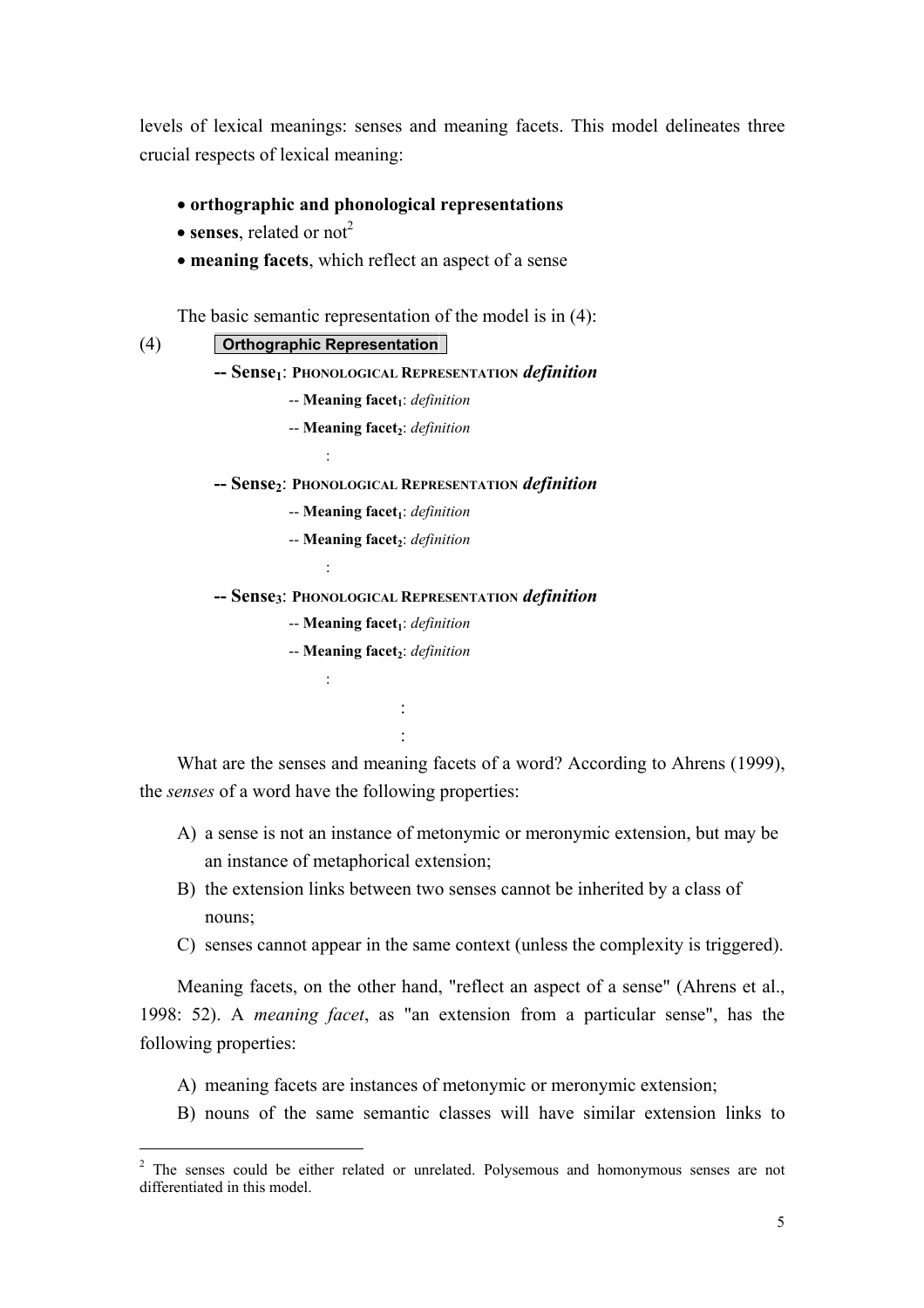related meaning facets;

C) it can appear in the same context as other meaning facets (Note: this condition is weakened in the cases of mono-syllabic words).

This theory captures the essential differences between meronymic, metonymic and metaphorical extensions. Meronymic and metonymic extensions are two main ways to derive meaning facets. Meronymic extensions involve part/whole relations, by which part stands for whole or whole stands for part.<sup>3</sup> Metonymic extensions are different from meronymy in that the extended meaning, though related to, is not inherent to the basic sense.<sup>4</sup>

Productivity is an important concept in this theory. When the relation between two meanings are easily found (namely, productive) among words of the same semantic class, these meanings are treated as meaning facets, which can then be derived by inheritance rules. This makes the representation and processing of language more economical and efficient, since only the semantic information that cannot be derived by rules is listed as sense (distinct semantic entries).

The distinction between senses and meaning facets is therefore based on three aspects: (A) the conceptual domains involved, (B) productivity and predictability of meaning relations, and (C) the linguistic context. We find this model rather apposite in semantic representation and sense calculation because it makes use of a linguistic test--whether two meanings could co-exist in the same linguistic context. Only meaning facets could co-occur in the same linguistic context as aspects of the same sense.

Take *huoguo* for example; it has two senses and three meaning facets under the first sense. The meanings of *huoguo* are represented in (5).

(5) *huoguo* 火鍋

 $\overline{a}$ 

- **-- Sense1**: **HUOGUO** *a pot above the fire for cooking*
	- -- **Meaning facet**<sub>1</sub>: *physical object: hot pot, the container*
	- -- **Meaning facet**<sub>2</sub>: *the food contained (i.e. soup)*
	- -- **Meaning facet**<sup>*s*</sup>: *the person eating the hot pot*

**-- Sense2**: **HUOGUO** *a blocked shot, a term in basketball games*

The advantage of this theory is that it structurally represents all the meanings of a

<sup>3</sup> An instance of meronymic extension is *plum-flowers* in *There are many plum-flowers in the garden*. The plum-flowers stand for the whole plum tree.

<sup>&</sup>lt;sup>4</sup> Metonymic extensions include:  $\odot$  agentivization: information media  $\rightarrow$  information creator;  $\odot$ product instantiation: institution  $\rightarrow$  product;  $\circled{$  grinding: individual  $\rightarrow$  mass;  $\circled{}$  portioning: information media  $\rightarrow$  information, container  $\rightarrow$  containee, body part  $\rightarrow$  function;  $\circledcirc$  space mark-up: landmark  $\rightarrow$  space in vicinity, structure  $\rightarrow$  aperture, institution  $\rightarrow$  locus;  $\circledcirc$  time mark-up: event  $\rightarrow$ temporal period, object  $\rightarrow$  process, locus  $\rightarrow$  duration (Ahrens et al., 1998: 57).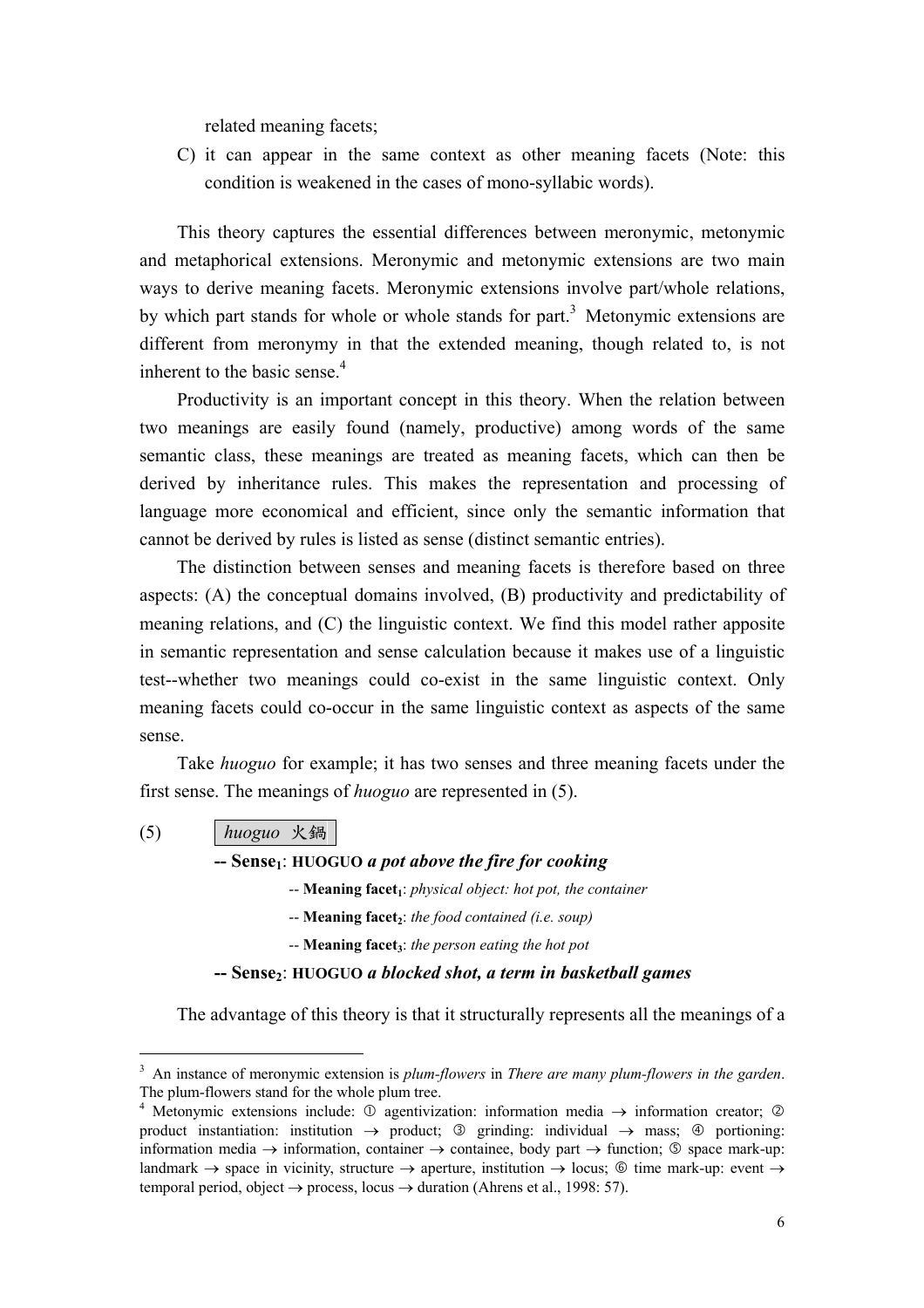word and the links among the meanings. It allows meanings to co-exist at the facet level, and postulates metonymy and meronymy as links between the facets. It states three applicable tests to decide whether two meanings are senses or facets, and it is conceptually explanatory.

In the calculation of word meanings, we propose to focus on senses rather than meaning facets. Our reason is that senses are the most overt semantic level. Meaning facets are derived by applying the inheritance rules to the senses. Calculating meaning facets is of little significance given that they have to be ascertained only within context, and that similar semantic classes of senses usually have similar extensions of semantic aspects. Incorporating the degree of meaning relatedness within this model, we get the following representation of lexical meanings, and this is the model based on which we further examine the ambiguity advantage effect.



#### **5. Ambiguity Advantage Effect**

A line of research in the psycholinguistic literature for the past thirty years has been debating the effect of ambiguity advantage during lexical access. This effect predicts that words with a greater number of meanings are recognized faster than those with few meanings. Some research found the effect (Rubenstein et al., 1971; Jastrzembski & Stanners, 1975; Jastrzembski, 1981; Kellas et al., 1988; Millis & Button, 1989; Borowsky & Masson, 1996; Hino & Lupker, 1996), while others did not (Clark, 1973; Forster & Bednall, 1976; Gernsbacher, 1984; Azuma & Van Orden, 1997).

 After reviewing the related literature, we found that in the past, researchers have been inconsistent in the following aspects, which may explain why they obtained contradictory results.

First of all, past research has been inconsistent in calculating word meanings. Some researchers (Jastrzembski & Stanners, 1975; Jastrzembski, 1981; Gernsbacher, 1984) rely on the listing of meanings in dictionaries. Dictionary representation of meanings not only varies from dictionary to dictionary, but also provides meanings that are no longer familiar to language users. Lin (1999a), for instance, examines the number of meanings listed in three dictionaries, showing that for the same set of 200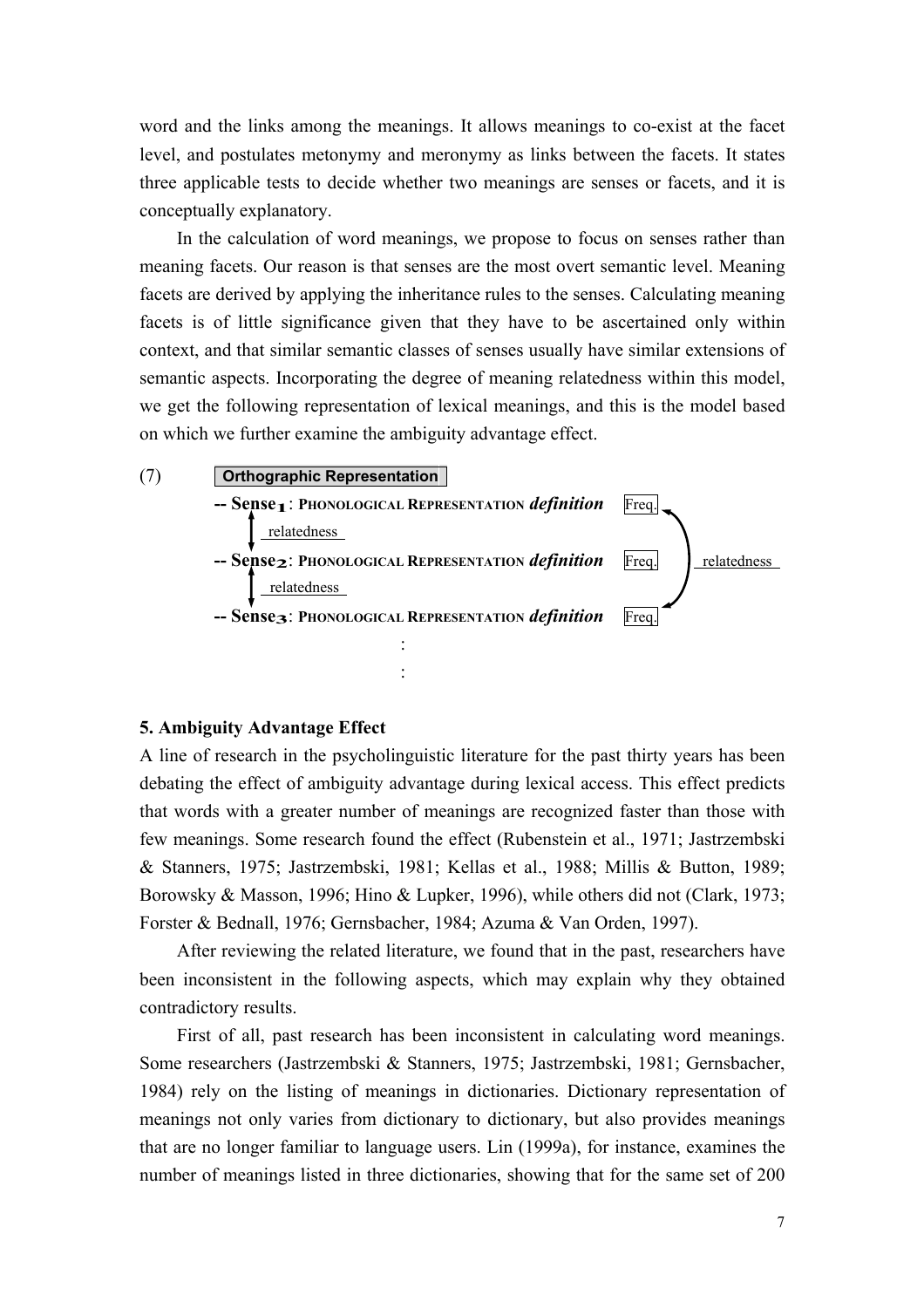words, the numbers of meanings listed in different dictionaries are significantly different from one another.<sup>5</sup> It is also found that for certain words, the same numbers of meanings across dictionaries do not guarantee the same content of meanings listed.

Most other research gathers meanings from subjects (Rubenstein et al., 1971; Clark, 1973; Forster & Bednall, 1976; Gernsbacher, 1984; Kellas et al., 1988; Millis & Button, 1989; Borowsky & Masson, 1996; Hino & Lupker, 1996; Azuma & Van Orden, 1997). Resorting to subjects for their linguistic knowledge may sound more germane to our purpose of examining language users' semantic knowledge, but then researchers still differ as to the way of calculating the collected meanings. Some researchers calculate the first meanings subjects provided, others the total number of meanings, still others the average number of meanings. Some referred to dictionaries for meaning delimitation; others determined the numbers of meanings subjects provided by intuition. These all render past research rather inconsistent in talking about word meaning and ambiguity advantage. The selection of a word with MANY senses in one research may turn out to be one with FEW senses in another.

Secondly, research in the past has been inconsistent in the types of nonwords used in lexical decision tasks. Some used illegal nonwords, others legal nonwrds, still others pseudohomophones.<sup>6</sup> The use of nonwords influences the strategy subjects apply in doing the task, and thus affects the reaction times. When pseudohomophones are used as nonwords, semantic effects are easier to be observed because they are more word-like. This is what Azuma and Van Orden (1997) calls the "nonword effect"--the more word-like the nonwords are, the more difficult it is to make lexical decisions, and the more likely the semantic information of a word would influence lexical decisions. Semantic knowledge is more likely to be activated using legal nonwords instead of illegal nonwords, using pseudohomophones instead of legal nonwords.

Third, meaning relatedness among the meanings is a semantic dimension that may confound the ambiguity advantage effect, but little previous research has taken this into consideration. Jastrzembski (1982) considers the etymological derivations and clusters the meanings of his stimuli. Azuma and Van Orden (1997) collect the rating of semantic relatedness from subjects. No other research has controlled for this variable in their experiments.

 $\overline{a}$ 

<sup>5</sup> The three dictionaries examined are *Gwoyeuryhbaw Dictionary* 國語日報辭典 (1989), the *Revised Chinese Dictionary* 重編國語辭典(修訂本) (1997), a computerized Chinese dictionary issued by the Ministry of Education of ROC, and *The Warmth Modern Chinese-English Dictionary* 旺文現代漢英 辭典 (1997). 6 *Illegal nonwords* are unpronounceable meaningless words (BFLE, 欠口艮糸 ). *Legal nonwords* are

pronounceable, meaningless words (BELF, 仁依). *Pseudohomophones* are nonwords that have the same pronunciation as real words (BEAF, 剩立)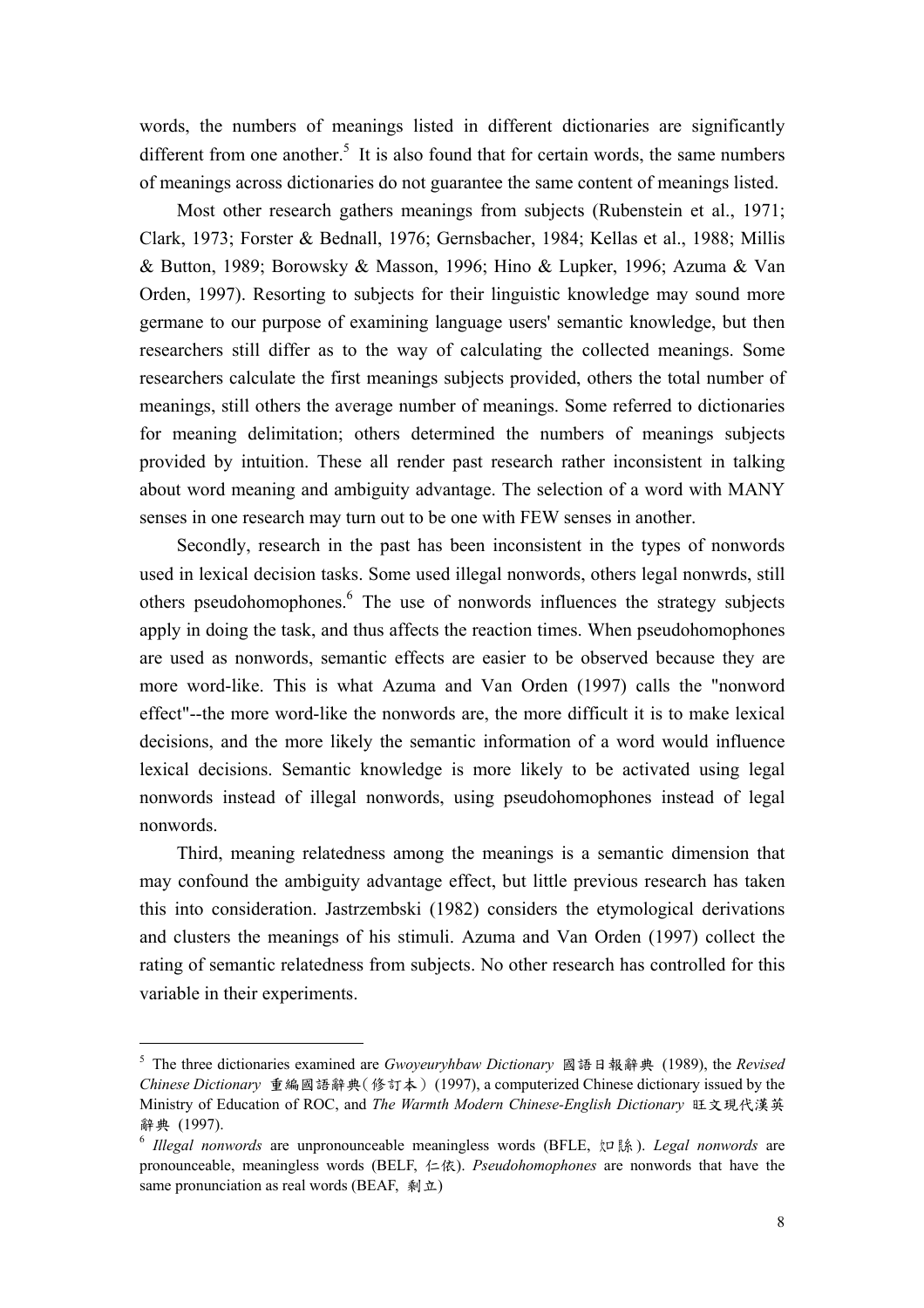Lastly, all previous research uses stimuli of various parts of speech--nouns, verbs, adjectives, etc. Some stimuli themselves embody meanings of various parts of speech. This may also confound the ambiguity advantage effect due to the very different semantic/syntactic attributes different word classes possess.

Therefore, this paper reports the experiment in Lin (1999b), which examines the ambiguity advantage effect based on the definition of senses described in section 4, using pseudohomophones as nonwords, and only Chinese disyllabic nouns as stimuli.

### **6. Experiments and Implications of Lin (1999b)**

This section reports the findings of Lin (1999b) concerning ambiguity advantage effect. There are two experiments, one experiment of off-line sense generation tasks, and one on-line experiment of lexical decision tasks.

### **Sense Generation Tasks**

### **Subjects**

 Three hundred and thirty-six undergraduates (219 females, 117 males) from National Chengchi University participated in the meaning generation task. To keep the linguistic background of subjects homogeneous, all the subjects were native speakers of Mandarin who were exposed to both (and only) Mandarin Chinese and Taiwan Southern Min before the age of seven. They had to rate their general proficiency of Mandarin above 5 (out of 7) to qualify as a native speaker of Mandarin Chinese. Those who did not fit the linguistic criteria were screened out.

### **Materials**

 Two hundred disyllabic Chinese nouns were selected from *The Most Frequent Nouns in Journal Chinese and Their Classification: Corpus-Based Research Series no.4*, published by Chinese Knowledge Information Processing Group (CKIP, 1993). The words used were selected with a view to including 100 potentially ambiguous nouns and 100 potentially unambiguous nouns, and they were all classified only as nouns in the CKIP corpus. The two groups of a hundred nouns were matched for both word frequency and character frequency, according to the CKIP balanced corpus of Mandarin Chinese (CKIP, 1993; CKIP, 1995). The stimulus items (200 in total) were then randomly assigned to ten booklets of twenty words. Each booklet was organized in two random orders. There were 20 different booklets.

#### **Procedure**

 The subjects were randomly given a booklet containing a set of instructions, a list of 20 words, and answer sheets (please refer to Appendix 3 for the instructions). Without time limit, the subjects were asked to write down as many meanings as possible for each word by first thinking about the meaning of each word, then using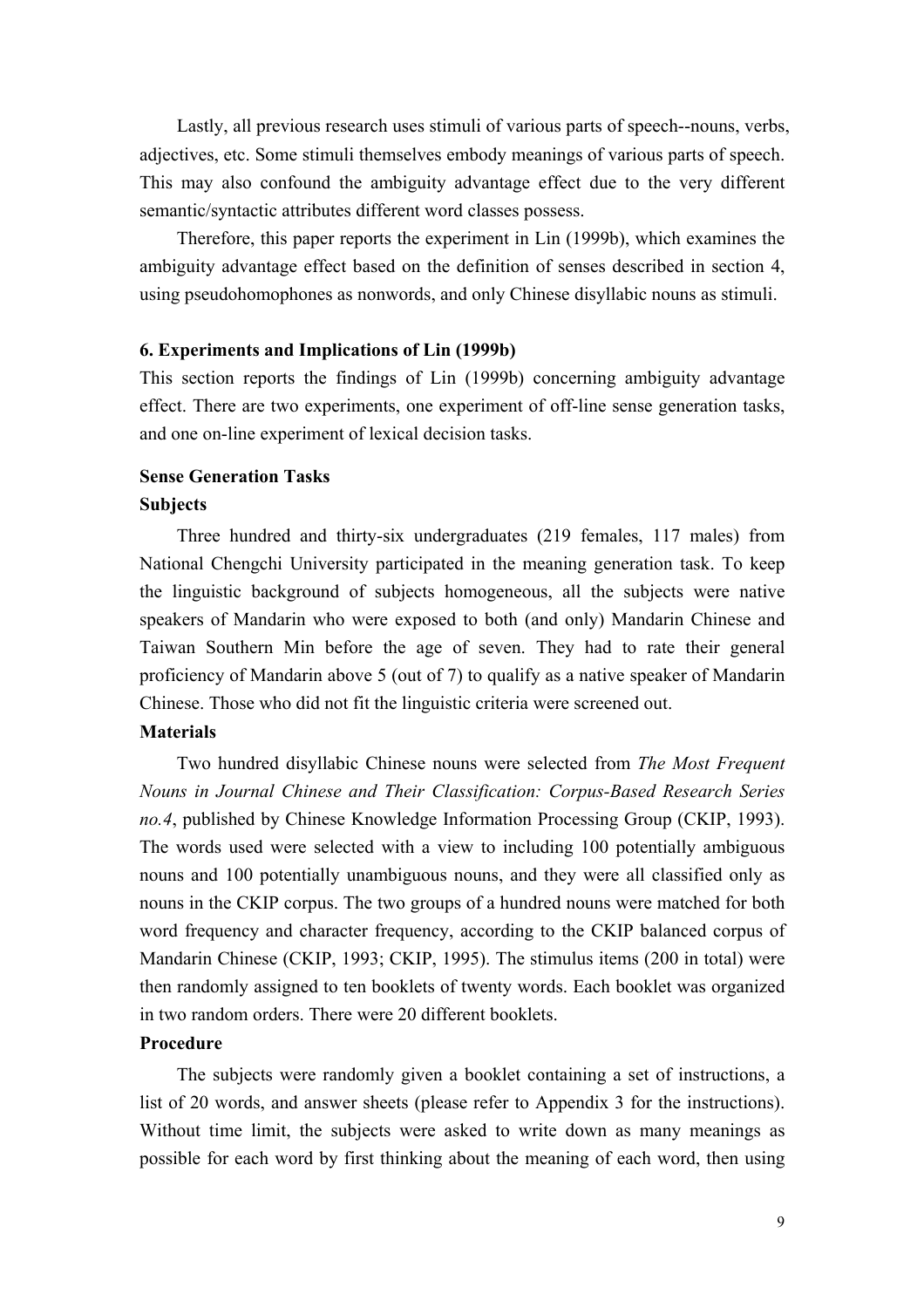the word in a sentence, and defining the word as they had used it in the sentence. The subjects took approximately 30 minutes to complete each booklet.

## **Results**

A hundred and thirty-six subjects were screened out because their linguistic background did not fit our criteria. Data from two hundred subjects (126 females, 74 males) were used for analysis. We had an average of twenty subjects providing meanings for each of the 200 words.

 Two experimenters independently decided the number of different senses each subject provided for each word, based on the definition of word senses in the lexical semantic theory of Ahrens et al. (1998) and Ahrens (1999).

The *total number of senses*, which included the overall number of distinct senses among the meanings that all subjects generated for each word, was thus obtained. The senses should be provided by at least 15% of the subjects (3 subjects out of 20). This threshold was imposed to avoid idiosyncratic responses. Among the 526 senses collected, 146 of them (27.76 %) were thus excluded.

# **Lexical Decision Tasks**

#### **Subjects**

 Thirty-four undergraduates (28 females, 6 males) of National Taiwan University with normal or corrected-to-normal vision were paid to participate in the experiment. The subjects were native speakers of Mandarin who were exposed to both (and only) Mandarin and Taiwan Southern Min before the age of seven. They were taken from the same population as those who generated word senses. Subjects were screened for any brain injury that has affected the subject's cognitive ability, or other abnormal neural and mental behavior. None of the students who participated in previous tasks served as subjects in this experiment.

### **Stimulus Materials**

One hundred and forty disyllabic Chinese nouns were selected from the initial set of words to serve as stimuli in the experiment. One hundred and forty pseudohomophones that resembled the sound of real words but differed in word forms were created as nonwords. No characters (i.e. the basic writing units of Chinese) in this experiment would occur more than once.

Forty-eight disyllabic Chinese nouns were selected from the 140 stimulus words for the verification of the ambiguity advantage effect. Half of the words had one sense, and the other half had an average of 3.33 senses  $(SD = 0, SD = 0.64$ , respectively). The numbers of sense for the two groups were significantly different  $(t = 17.944, p$  $< 0.000$ .

The two groups of words were equated for printed word frequency  $(M = 782.41)$ ,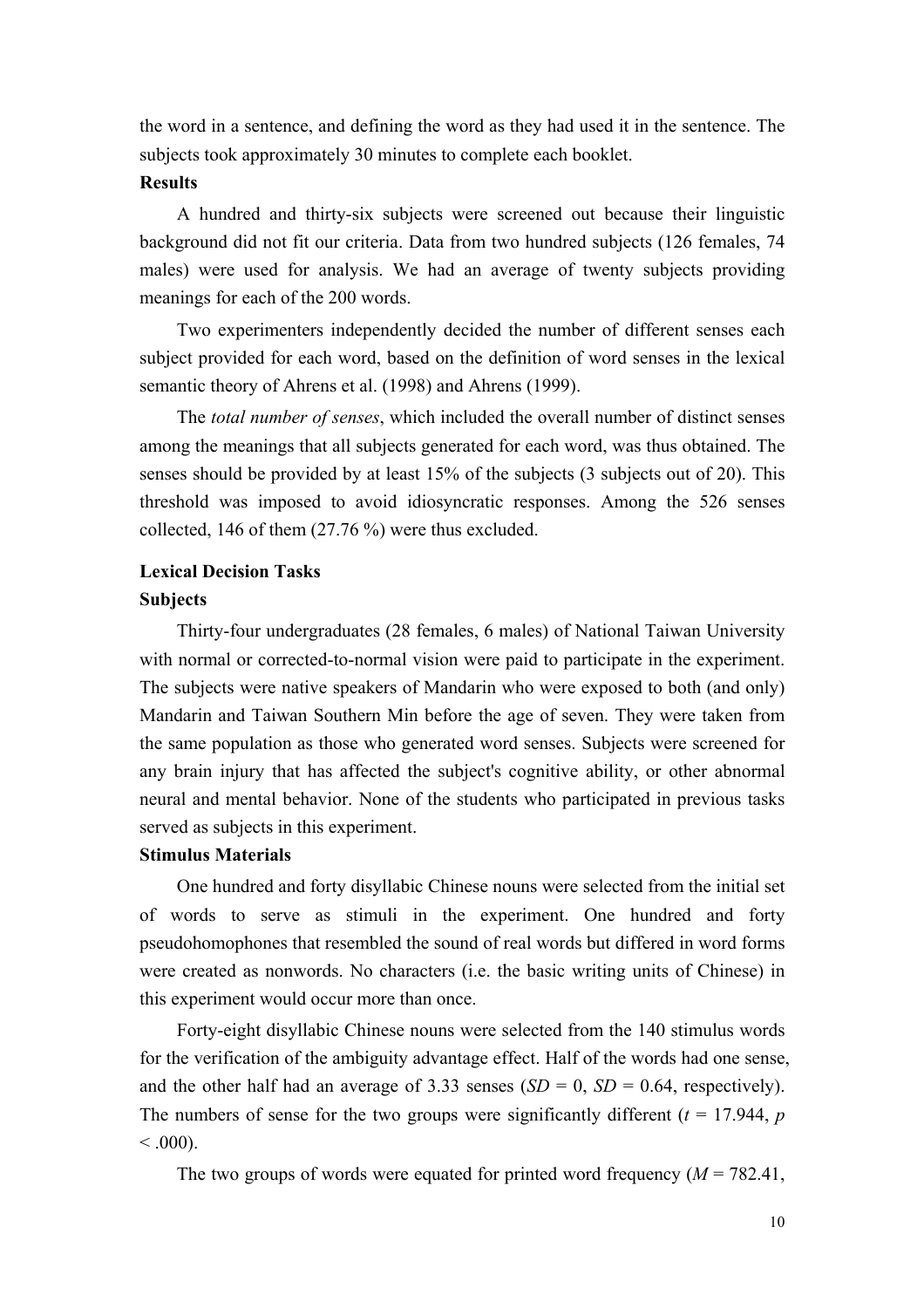$SD = 1998.54$ ;  $M = 784.33$ ,  $SD = 2089.21$ , respectively), character frequency (1<sup>st</sup>) character:  $M = 17906.1$  & 14533.0,  $SD = 15635.8$  & 14715.4; 2<sup>nd</sup> character:  $M =$ 12362.7 & 12311.3, *SD* = 14807.2 & 16650.7) and for experiential familiarity (*M* = 6.78,  $SD = 0.17$ ;  $M = 6.74$ ,  $SD = 0.17$ , respectively).<sup>7</sup> *T*-tests show no significant differences between the printed word frequency  $(t = .003, p = .997)$ , character frequency (1<sup>st</sup> character:  $t = -0.770$ ,  $p = 0.445$ ; 2<sup>nd</sup> character:  $t = -0.011$ ,  $p = 0.991$ ), and experiential familiarity ( $t = -1.029$ ,  $p = .309$ ) of the two groups. For the list of stimulus items selected, please refer to the appendix.

### **Procedure**

 The subjects were tested individually in a quiet room. They first filled out an information sheet of linguistic background, and then were instructed how lexical decision tasks proceed.

 At the beginning of each trial, a fixation point (+) was presented in the center of the screen for 500 msec, after which a stimulus item appeared immediately to the left of the place where the fixation point had been. It remained on the screen for two seconds, or until the subjects responded. The offset of the stimulus item was followed by an interval of 1500 msec before the next trial began. The stimuli were viewed at a distance of about 30 cm. The subjects' attention was focused on the middle of the screen by means of a black mask that allowed only a small word-sized area of the screen to be visible. The subjects were instructed always to keep their hands on the two buttons of the button box, to press the right button (marked 'word') with their right hand if the stimulus was a word, and to press the left button (marked 'nonword') with their left hand otherwise. They were instructed to respond as quickly and accurately as possible. To familiarize the subjects with the task, 20 practice trials (10 words and 10 nonwords) were run prior to the experimental trials. An internal dedicated CPU in the button box measured the time from the presentation of the visual target till a response was made on the button box or 3500 ms had passed, whichever was earlier. The measurements were accurate to the thousandths of a millisecond (.001 ms), and were recorded to the nearest millisecond. The entire experiment lasted 15 minutes.

#### **Results**

 $\overline{a}$ 

The data of four subjects (3 females, 1 male) were excluded. One of the subjects was excluded because she made mistakes in more than 10% of trials (including words and nonwords). Another subject was excluded because he complained of excessive tiredness during the experiment. The remaining two subjects were excluded because there was outside interference during the experiment. The results were therefore

 $7$  Experiential familiarity for the stimuli was collected in a separate off-line rating. Twenty-eight native speakers of Chinese rated the familiarity of these words on a 7-point scale.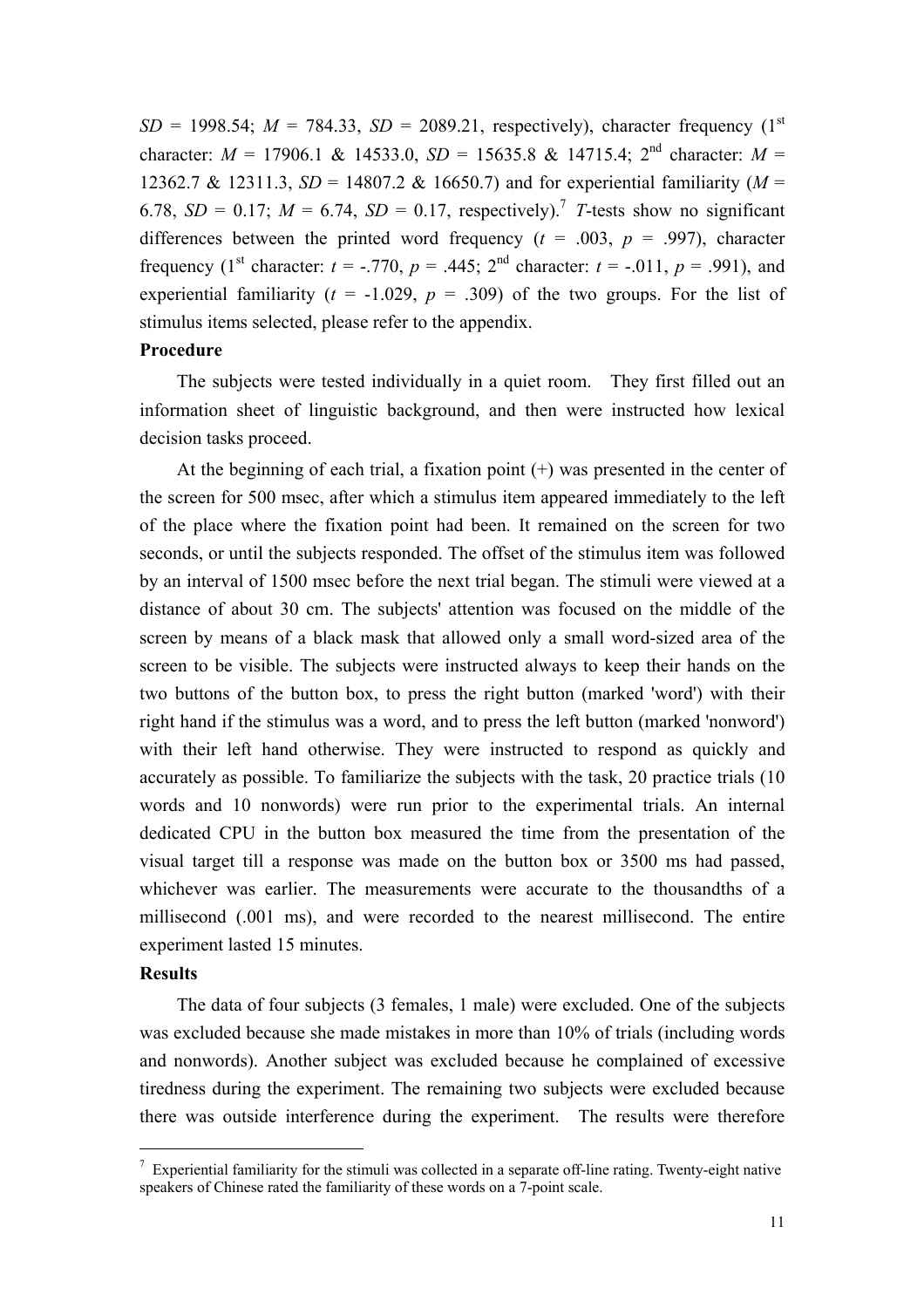taken from the correct responses to real words of the rest 30 subjects (25 females, 5 males).<sup>8</sup> Response times were faster to words with multiple senses (549 ms,  $SD = 102$ ) than to words with one sense (578 ms,  $SD = 125$ ) ( $p < .001$ ,  $t = 4.753$ ). The mean RTs, standard deviations, and error rates are shown in Table 1.

Table 1. *Mean Reaction Times (in ms), Standard Deviations, and Error Rates for the Stimulus Words in the Verification of the NOS Effect* 

| One Sense | <b>Multiple Senses</b> |
|-----------|------------------------|
| 578 (125) | $549**$ (102)          |
| 3.75      | 181                    |
|           |                        |

# **Discussion**

 Our finding confirms the ambiguity advantage effect. Words with more senses are indeed recognized faster. With a careful selection of stimulus items based on linguistic criteria of word senses, the ambiguity advantage effect, which Azuma and Van Orden (1997), rebutted is found in this research.

 This finding has several implications: From a linguistic viewpoint, our linguistic model that takes into account the cognitive nature of word meaning and stipulates senses as a basic representation level is psychologically valid. The sense level not only serves as the most salient level subjects depend on in defining words, but makes good processing units for lexical access. From a psycholinguistic viewpoint, ambiguity advantage effect does exist at the sense level. Our next challenge will be to account for such an effect during lexical access in a psycholinguistic model of lexical processing.

#### **7. Conclusion**

 $\overline{a}$ 

In this paper, we emphasize that in conducting psycholinguistic research on word meanings, lexical semantic and cognitive linguistic considerations are indispensable. They help design rigorous experiments and clarify the focus of research. Concerning the ambiguity advantage effect, specifically, we need to understand what is the meaning we are looking at. Only in this way can we claim that ambiguity advantage effect does or does not exist at a certain semantic level. This paper shows that ambiguity advantage effect exists when meanings are defined as senses according to Ahrens et al. (1998). The methodology depicted in this paper should have implications for further research on the psychological aspect of word meaning.

<sup>&</sup>lt;sup>8</sup> "Correct responses" refer to pressing the 'word' button when seeing a real word on the screen.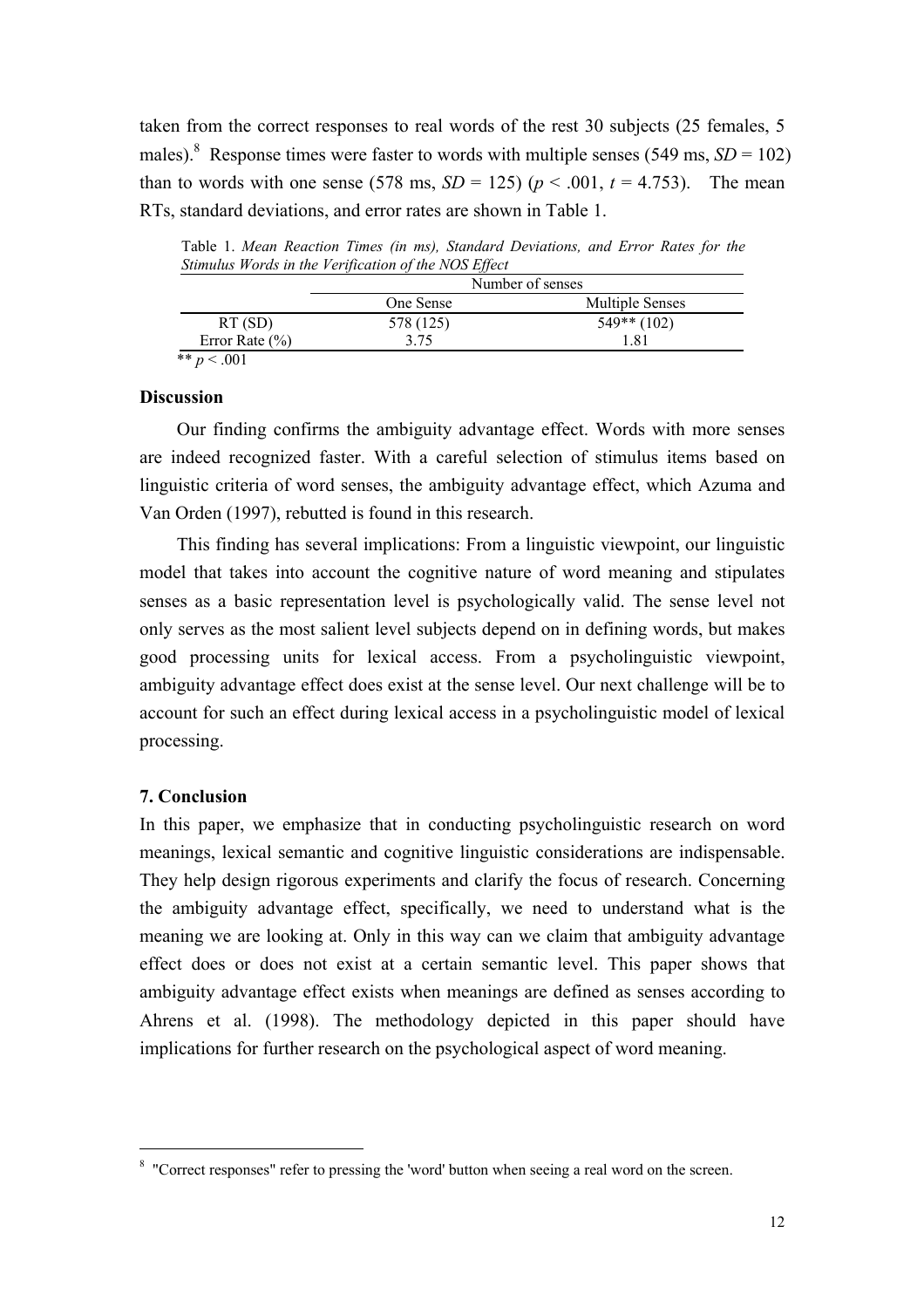### **References**

- Ahrens, K., Chang, L., Chen, K., & Huang, C. (1998). Meaning representation and meaning instantiation for Chinese nominals. *Computational linguistics and Chinese language processing*, *3*, 45-60.
- Ahrens, K. (1999). *Lexical representation and lexical access of nominals.* Paper presented at the Mini-Conference on Lexical Semantics and Variation, Green Bay, Taipei, May 29.
- Azuma, T., & van Orden, G. C. (1997). Why safe is better than fast: The relatedness of a word's meanings affects lexical decision times. *Journal of memory and language*, *36*, 484-504.
- Borowsky, R., & Masson, M. E. (1996). Semantic ambiguity effects in word identification. *Journal of experimental psychology: Learning, memory, and cognition*, *22*, 63-85.
- CKIP. (1993). *Corpus-based frequency count of words in Chinese journals.* Technical report 93-02. Institute of Information Science, Academia Sinica.
- -----. (1995). *Character frequency of modern Chinese.* Technical report 95-01. Institute of Information Science, Academia Sinica.
- Clark, H. H. (1973). The language-as-fixed-effect fallacy: A critique of language statistics in psychological research. *Journal of verbal learning and verbal behavior*, *12*, 335-359.
- Deane, P. D. (1988). Polysemy and cognition. *Lingua*, *75*, 325-361.
- Ferraro, F. R., & Kellas, G. (1990). Normative data for number of word meanings. *Behavior research methods, instruments and computers*, *22*, 491-498.
- Forster, K. I., & Bednall, E. S. (1976). Terminating and exhaustive search in lexical access. *Memory and cognition*, *4*, 53-61.
- Gernsbacher, M. A. (1984). Resolving 20 years of inconsistent interactions between lexical familiarity and orthography, concreteness and polysemy. *Journal of experimental psychology: General*, *113*, 256-281.
- Goddard, C. (1998). *Semantic analysis: A practical introduction.* Oxford: Oxford University Press.
- *Gwoyeuryhbaw dictionary*. (1989). Taipei: Gwoyeuryhbaw Press.
- Hino, Y., & Lupker, S. J. (1996). Effects of polysemy in lexical decision and naming: An alternative to lexical access accounts. *Journal of experimental psychology: Human perception and performance*, *22*, 1331-1356.
- Jastrzembski, J. E. (1981). Multiple meanings, number of related meanings, frequency of occurrence, and the lexicon. *Cognitive psychology*, *13*, 278-305.
- Jastrzembski, J. E., & Stanners, R. F. (1975). Multiple word meanings and lexical search speed. *Journal of verbal learning and verbal behavior*, *14*, 534-537.
- Kawamoto, A. H., Farrar, W. T. IV, & Kello, C. T. (1994). When two meanings are better than one: Modeling the ambiguity advantage using a recurrent distributed network. *Journal of experimental psychology: Human perception and performance*, *20*, 1233-1247.
- Kellas, G., Ferraro, F. R., & Simpson, G. B. (1988). Lexical ambiguity and the time-course of attentional allocation in word recognition. *Journal of experimental psychology: Human perception and performance*, *14*, 601-609.
- Lakoff, G. (1987). *Women, fire, and dangerous things: What categories reveal about the mind?* Chicago: University of Chicago Press.
- Lin, C. C. (1999a). Dictionary meanings, subjects' intuition, and linguistic senses: Different versions of the same story? *Proceedings of the 1999 NCCU conference*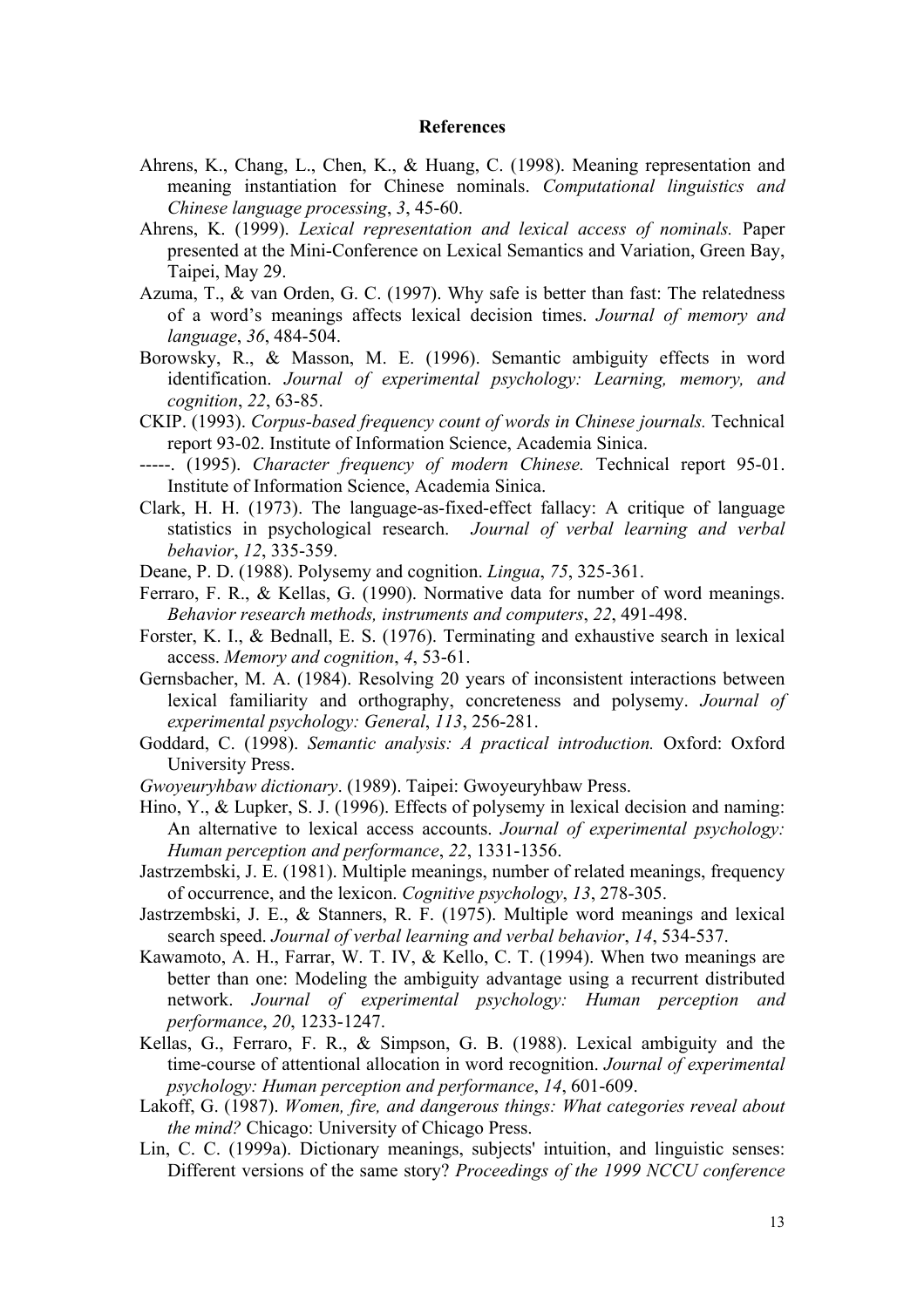*of graduate students' research vol. I* (pp. 45-68). Taipei: National Chengchi University.

- -----. (1999b). *Multiple senses of Mandarin Chinese nominals: Implications for lexical access*. MA Thesis, National Chengchi University.
- Lyons, J. (1995). *Linguistic semantics: An introduction.* Cambridge: Cambridge University Press.
- Masson, M. E., & Borowsky, R. (1995). Unsettling questions about semantic ambiguity in connectionist models: Comment on Joordens and Besner (1994). *Journal of experimental psychology: Learning, memory and cognition*, *21*, 509-514.
- Millis, M. L., & Button, S. B. (1989). The effect of polysemy on lexical decision time: Now you see it, now you don't. *Memory and cognition*, *17*, 141-147.
- Palmer, F. R. (1981). *Semantics* (2<sup>nd</sup> ed.). Cambridge: Cambridge University Press.
- *Revised Chinese dictionary*. (1997). Computerized CD-Rom Version. Taipei: Ministry of Education, ROC.
- Rubenstein, H., L., Garfield, L., & Millikan, J. A. (1970). Homographic entries in the internal lexicon. *Journal of verbal learning and verbal behavior*, *9*, 487-494.
- Rubenstein, H., Lewis, S. S., & Rubenstein, M. A. (1971). Homographic entries in the internal lexicon: Effects of systematicity and relative frequency of meanings. *Journal of verbal learning and verbal behavior*, *10*, 57-62.
- Rueckl, J. G. (1995). Ambiguity and connectionist networks: Still settling into a solution—comment on Joordens and Besner (1994). *Journal of experimental psychology: Learning, memory, and cognition*, *21*, 501-508.
- Taylor, J. R. (1995). *Linguistic categorization* (2<sup>nd</sup> Ed.). Oxford: Oxford University Press.
- Tuggy, D. (1993). Ambiguity, polysemy, and vagueness. *Cognitive linguistics*, *4*, 273-290.
- *The warmth modern Chinese-English dictionary.* (1997). Taipei: Wang-Wen Publishing Co.